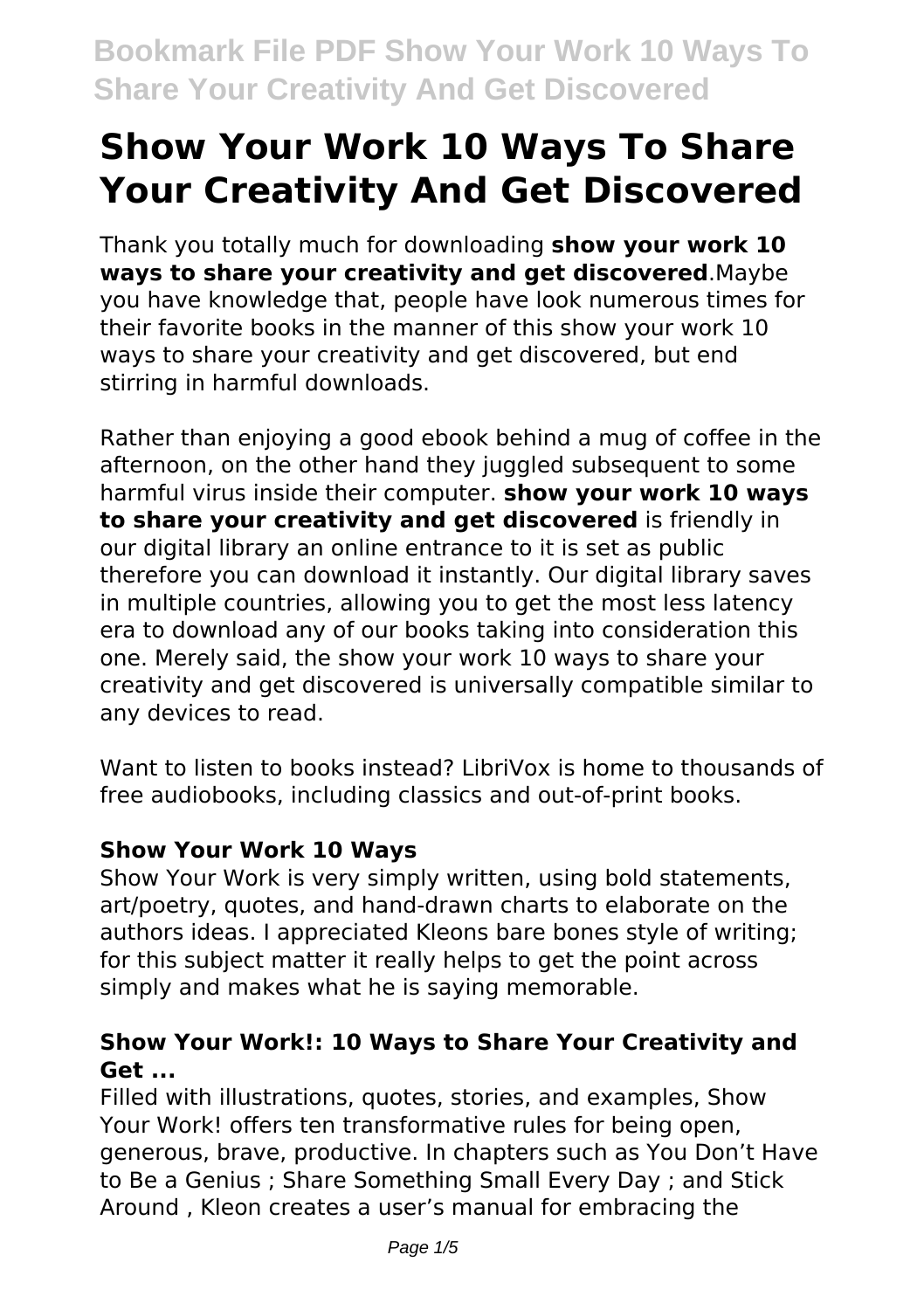communal nature of creativity— what he calls the "ecology of talent."

#### **Show Your Work!: 10 Ways to Share Your Creativity and Get ...**

Show Your Work! is a book for people who hate the very idea of self-promotion. It's the followup to my New York Times bestseller, Steal Like An Artist — if Steal was a book about how to be more…

### **10 Ways to Share Your Creativity and Get Discovered | by ...**

Show Your Work!: 10 Ways to Share Your Creativity and Get Discovered by Austin Kleon. Show Your Work!: 10 Ways to Share Your Creativity and Get Discovered by Austin Kleon; Exec summary; Top 3 takeaways; The New Model of Networking . Don't Network: Do compelling work and be findable. Get yourself a web domain; On creativity, collaboration and ...

#### **Show Your Work!: 10 Ways to Share Your Creativity and Get ...**

Show Your Work!: 10 Ways to Share Your Creativity and Get Discovered eBook: Kleon, Austin: Amazon.co.uk: Kindle Store Select Your Cookie Preferences We use cookies and similar tools to enhance your shopping experience, to provide our services, understand how customers use our services so we can make improvements, and display ads.

#### **Show Your Work!: 10 Ways to Share Your Creativity and Get ...**

"Show Your Work!: 10 Ways to Share Your Creativity and Get Discovered In his New York Times bestseller Steal Like an Artist, Austin Kleon showed readers how to unlock their creativity by ?stealing? from the community of other movers and shakers.

# **[PDF DOWNLOAD] Show Your Work!: 10 Ways to Share Your ...**

1. Avoid tardiness. One important way to show your boss that you care about your job is to avoid tardiness and get to work early. That means if you are scheduled to start at 9 am, you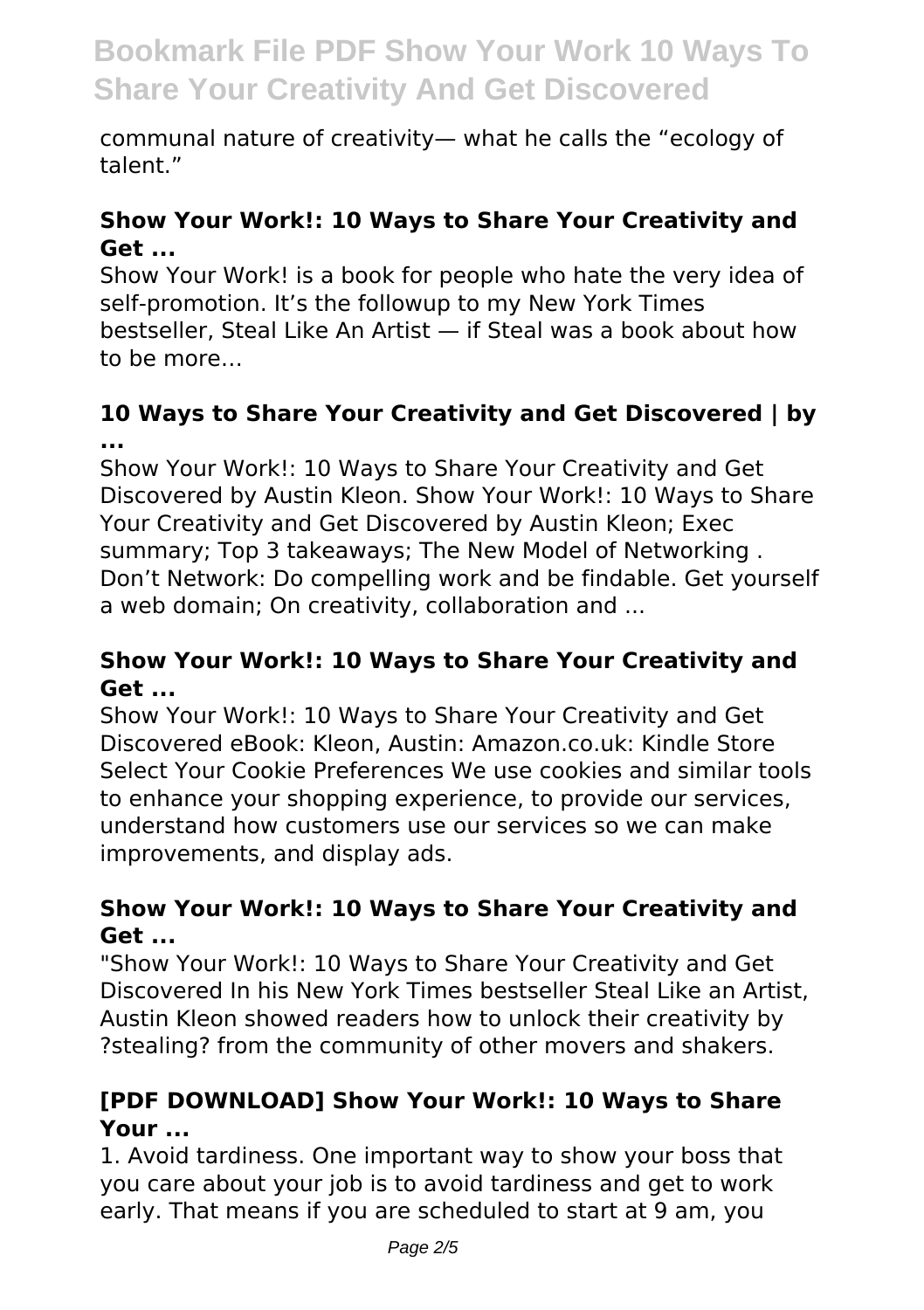should arrive at least 10-15 minutes earlier to get yourself settled and ready to start working on time.

### **10 Ways to Show Your Boss You Care about Your Job**

10 Ways to Build Your Confidence at Work Here are 10 habits to develop to gain more confidence at work. ... Then we show up in the workplace without an ounce of ... in a matter-of-fact way, ...

#### **10 Ways to Build Your Confidence at Work | Inc.com**

Here are 10 things you can do on the job to make it easier to be more innovative every single day. 1. Start Conducting Stand-Up Meetings. Your entire energy changes when you're standing. Unsurprisingly, the entire energy of a meeting does, too. Convert one of your meetings to a standing one and watch the momentum, enthusiasm, and action soar.

#### **10 Ways to Be More Innovative and Creative at Work | The Muse**

10 Ways You Show Courage Every Day. Bonnie Marcus. ForbesWomen. ... You are brave when you honor your own needs, when you own your work and refuse to let your colleagues or boss take credit.

# **10 Ways You Show Courage Every Day - Forbes**

Showing your ability to be flexible demonstrates your willingness to step out of your comfort zone, openness to learning something new, as well as your ability to handle added pressure. 10.

#### **10 Ways to Show Your Ability to Handle Pressure at Work ...**

Top 10 Ways to Show Your Appreciation to Employees ... Show your appreciation for their hard work and contributions. And, don't forget to say please often as well. Social niceties do belong at work. A more gracious, polite, civilized workplace is appreciated by all.

#### **Top 10 Ways to Show Your Appreciation to Employees**

Filled with illustrations, quotes, stories, and examples, Show Your Work! offers ten transformative rules for being open,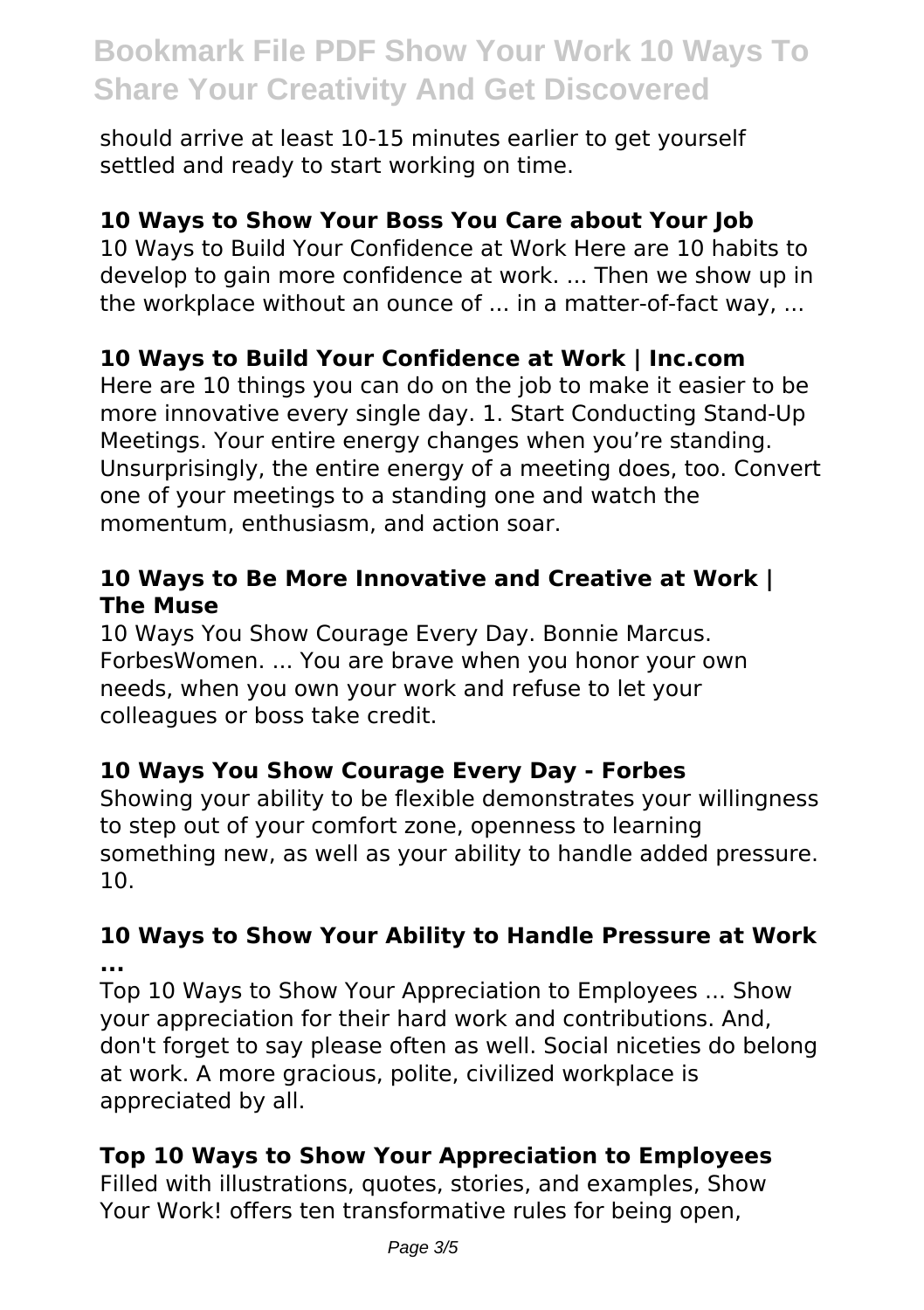generous, brave, productive. In chapters such as You Don't Have to Be a Genius ; Share Something Small Every Day ; and Stick Around , Kleon creates a user's manual for embracing the communal nature of creativity— what he calls the "ecology of talent."

#### **Show Your Work!: 10 Ways to Share Your Creativity and Get ...**

One way to start building that "team" feeling, is by showing your co-workers you appreciate them. Below are 10 simple ways to show your co-workers you care! 10. Ask questions: Something as simple as, "How was your weekend?" goes a long way in showing your co-workers that you're interested in their lives outside of work. 9.

#### **10 Simple Ways to Show Your Co-Workers You Care – A Blog ...**

Austin Kleon is a writer who draws. He is the author of the New York Times bestsellers Steal Like an Artist and Show Your Work! His work has been featured on NPR's Morning Edition, PBS Newshour, and in the New York Times and Wall Street Journal.He also speaks frequently about creativity in the digital age for such organizations as Pixar, Google, SXSW, TEDx, and The Economist.

#### **Show Your Work!: 10 Ways to Share Your Creativity and Get ...**

ISBN: 9780761178972 | Foreign translations A book for people who hate the very idea of self-promotion, Show Your Work! is the followup to my New York Times bestselling guide to creativity, Steal Like An Artist.If Steal was a book about stealing influence from others, Show is about influencing others by letting them steal from you.. In ten tight chapters, I lay out ways to think about your work ...

# **Show Your Work! a book by Austin Kleon - Austin Kleon**

8. Supporting Others. You share the spotlight with colleagues, take time to show others how to do things properly, and lend an ear when necessary. 9. Staying Work-Focused. Not letting your private life needlessly have an impact on your job, and not spending time at work attending to personal matters. 10.